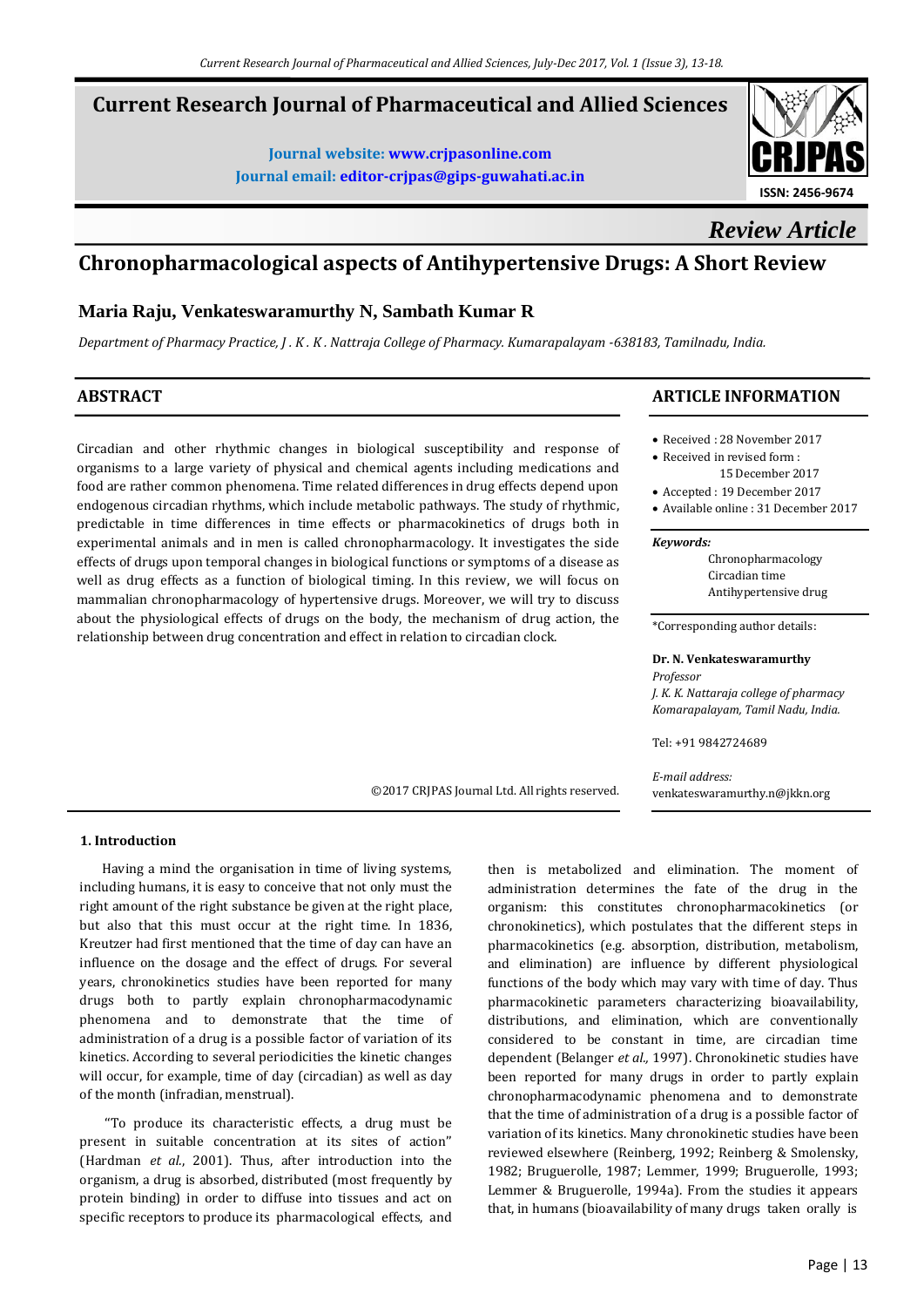higher when the drug is taken in the morning (e.g., theophylline, salicylates, benzodiazepines, digoxin, nonsteroidal anti-inflamatory drugs); temporal variations are more often observed and marked for liposoluble compounds sustained released forms decrease chronokinetics; and the route of administration may be involved in a chronokinetic change (Bruguerolle, 1992; Bruguerolle 1998; Reinberg, 1982). Absorption the oral route is the most often used route of drug administration. Among the different mechanisms by which a drug may be absorbed (e.g. passive or facilitated diffusion, active transport), passive diffusion is the most important process. Many factors may have pronounced effects on drug absorption and the variability of absorption processes: the physicochemical properties of the drug (lipophilicity or hydrophilicity), the structure of the biomembrane, gastric emptying time, pH, motility, gastrointestinal blood flow (Lemmer, 1999), the drug formulation, and the posture and feeding conditions (eg. possible influence of food). Most of these factors, such as gastric acid secretion and pH, motility, gastric emptying time and gastrointestinal blood flow, vary along the 24-hour scale, and it is not surprising that many studies have reported temporal variations of drug absorption (Bruguerolle, 1993; Lemmer & Bruguerolle, 1994a). Such variations may be predicted by physicochemical properties of a drug since most of the lipophilic drugs seem to be absorbed faster when the drug is taken in the morning as compared to evening dosing. At the opposite end, the absorption processes of highly watersoluble drugs were not demonstrated to change according to time of day. The underlying mechanisms of the chronokinetic pattern of lipophilic drugs involve a faster gastric emptying time and a higher gastrointestinal perfusion in the morning (Lemmer, 1991)

#### **2. Characteristics of the Patients**

 Chronokinetics may vary according to many physiopathological factors, such as fasting or feeding habits, posture, gender, pathology, mode of synchronization, type of meal, meal timing, working habits, sleeping times, or age. These factors of variability must be strictly controlled in setting up a study design. Since they all participate to the intra-subject variability, it is of particular importance to control and standardize them in a chronokinetic study. Most of these factors are often not taken into account in inclusion/non-inclusion criteria of clinical studies, which may introduce a bias or at least an increased variability.

#### **3. Chronopharmacology of hypertension**

 Circadian fluctuations in blood pressure (BP) with higher daytime than night time values have been established in both normotensive and hypertensive patients. Bed-bound subjects, either normal or hypertensive, and patients with fixed heart rate still show a significant nocturnal decline in BP, which remains unaltered by antihypertensive therapy. The circadian rhythm of uncomplicated essential hypertensive patients is set at higher BP levels, but has the same circadian time pattern as in normal subjects. Drug treatment of hypertension includes various types of drugs such as diuretics, beta and alpha adrenoceptor blocking drugs, calcium channel blockers, converting enzyme inhibitors, AT1-receptor blockers and

all of which differ in their sites of action as well as in half-life, pharmaceutical formulations and, thus, in dosing interval. The typical circadian pattern of BP exhibits two daytime peaks (around 09:00 hours and 19:00 hours, respectively), a small afternoon nadir (around 15:00 hours) and a profound nocturnal drop (around 03:00 hours). The amplitude of the 24-h variation is slightly larger for diastolic than for systolic BP, ranging between 10% and 20% of the daytime mean. This blood pressure pattern is modified by age: In elderly patients the amplitudes of systolic BP and heart rate are reduced, a greater ultradian component (12-h period) is present and the secondary afternoon decline is more prominent than in young patients. A decreased nightly drop in BP of elderly male patients was also observed by Imai *et al*., 1993. Before awakening, a significant increase in BP was originally found by Millar Craig *et al*., 1978; and questioned by Floras *et al*., 1978; and Littler *et al*., 1979; who believed that it was due to an averaging artefact. Reanalysis of the original work, however, confirmed the initial findings (Gould & Raevery, 1991). Over many years, the pre-waking rise was alternately denied and confirmed (Athanassiadis *et al*., 1969; Mancia *et al*., 1983; Degaute *et al*., 1991; Broadhurst *et al*., 1990). Recent intra-arterial data in a large group of normal subjects, aligned to the time of waking, show that the early morning rise in BP starts hours before awakening, so that its sole attribution to arousal seems highly unlikely (Broadhurst *et al*., 1990). Moreover, animal data using telemetry clearly gave evidence for a dominant endogenous component of the blood pressure rhythm under free-run conditions (Witte *et al*., 1993; Lemmer *et al*., 1995), also supported by experiments in which the suprachiasmatic nucleus was lesioned (Janssen *et al*., 1994; Witte *et al*., 1995).

 Considerable evidence exists for the driving role of the sympathetic system on the circadian rhythm of BP. Intraarterial studies on the effect of a variety of antihypertensive agents indicate that the morning rise (both before awakening and upon arousal) appears to be due to increased adrenoceptor activity (Gould & Raftery, 1991). Propranolol reduces the pressure range (difference between basal and maximum BP readings) in most patients and an inverse relationship can be demonstrated between changes in pressure range and noradrenaline (Gould & Raftery, 1991). The circadian rhythms of BP and sympathoadrenergic activity (catecholamine concentrations in plasma and urine, CAMP concentrations in plasma or in lymphocytes, and adrenoceptor density and affinity on lymphocytes) are synchronous both in normotensives and in patients with primary hypertension with normal circadian rhythm, and in abnormal catecholamine secretion with an abnormal circadian BP curve (Leeuw *et al*., 1977). The circadian variations of sympathoadrenal and pressure reactivity to exercise are strongly correlated. Spectral analysis of BP and inter-beat interval recordings provides markers of autonomic activity and arterial baroreflex sensitivity. Using this technique, a recent study demonstrated that a clear 24-h variation in sympathetic and vagal tone, but not in arterial baroreflex sensitivity, persists, independent of changes in activity and position (Hickey *et al*., 1993). In addition to the driving role of the autonomous nervous system, the circadian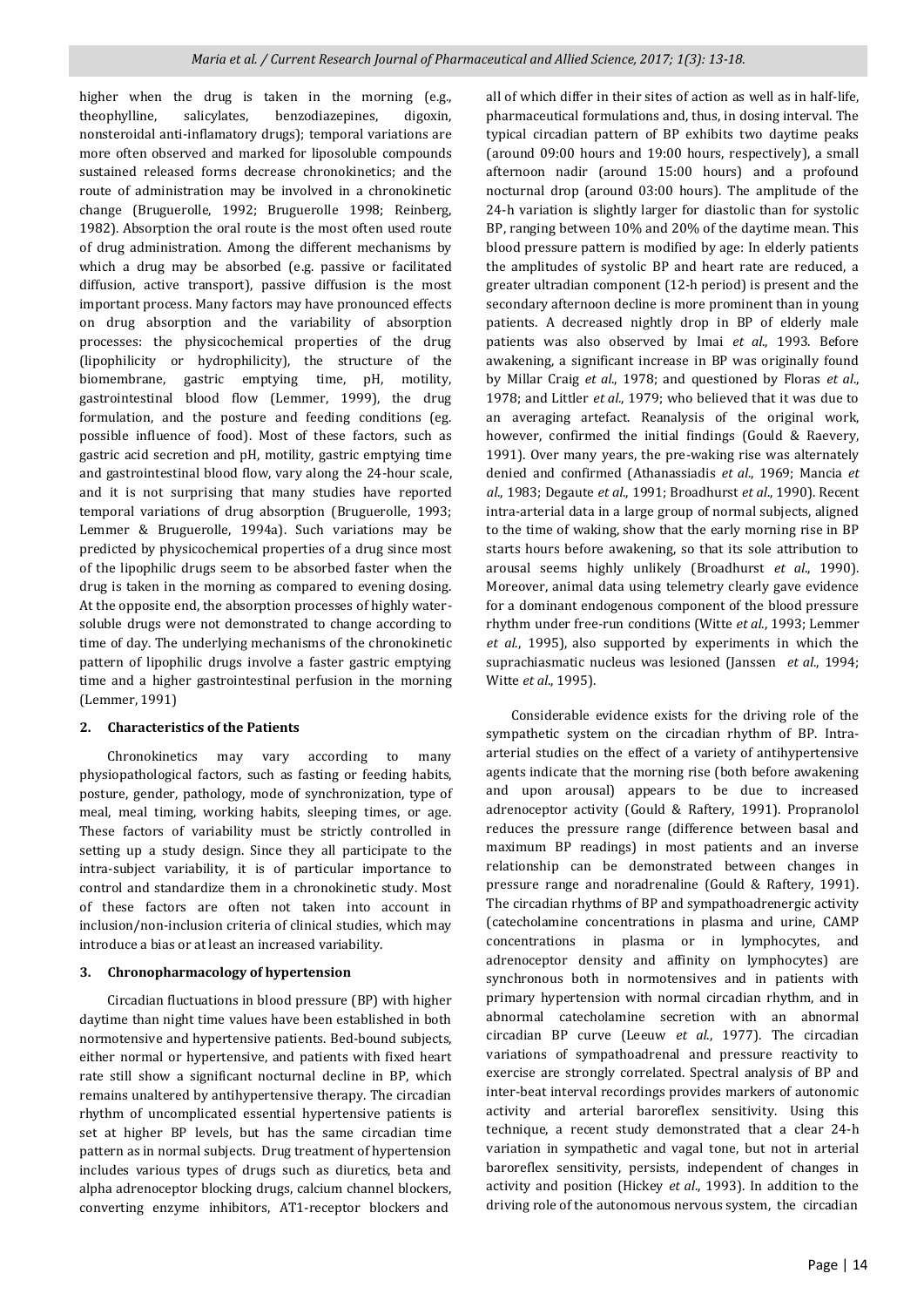pattern of BP is likely to be influenced by the circadian rhythmicity of the endogenous opioid system, the hypothalamic-pituitary hormonal axes, the renin-angiotensinaldosterone system and the vasoactive peptides. Evidence in favour of this view comes from the study of many diverse pathological conditions in which the alterations in the circadian rhythm of the above-mentioned neurohumoral factors, either inherent or secondary to disturbances in autonomic nervous system activity, are reflected by consistent modifications of the 24-h pattern of BP. Reduced or reversed nocturnal decline in BP has been reported with the following conditions: orthostatic autonomic failure (Borne *et al*., 1994); Shy-Drager syndrome (Mann *et al*., 1983), brainstem infarct (Martinelli *et al*., 1981; Stoica *et al*., 1983; Shimada *et al*., 1992), neurogenic hypertension (Matsumura *et al*., 1993), fatal familial insomnia (Franklin *et al*., 1986) and diabetes (Portaluppi *et al*., 1994; Hornung *et al*., 1989).

### **4. Twenty four hour blood pressure profile**

 The typical circadian pattern of BP exhibits two daytime peaks (around 9 AM and 7 PM. respectively), a small afternoon nadir (around 3 PM), and a profound nocturnal drop (around 3 AM) (Wiegmann *et al*., 1990). Though the BP level is higher in uncomplicated essential hypertensive patients, the circadian pattern is about the same as in normotensive subjects. Recent intraarterial data in normal subjects confirm that the early morning rise in BP begins hours before awakening, so that its sole attribution to arousal seems highly unlikely. Moreover, telemetric data in normotensive and hypertensive rats clearly gave evidence for a dominant endogenous component of BP rhythm under freerun condition. In hypertensive patients mainly with secondary hypertension due, for example, to chronic renal failure, diabetes, Cushing's syndrome, exogenous glucocorticoid administration, renal and cardiac transplantation, and fatal familiar insomnia and in hypertensive pregnancies the nightly decrease in BP is reduced/abolished or even higher levels arc found at night. The loss of a nocturnal BP fall is likely to determine a higher cardiovascular and cerebral risk correlating with an increased damage to target organs such as the heart, brain, and kidneys. This could indicate that restoration of a normal circadian BP pattern is likely to be of prognostic relevance and should be regarded as an additional therapeutic goal in antihypertensive drug treatment.

#### **5. Antihypertensive drug treatment**

 Drug treatment of hypertension includes different types of drugs such as diuretics, beta and alpha adrenoceptor blocking drugs, calcium channel blockers, and converting enzyme inhibitors. There are many studies on the effects of various antihypertensive drugs on the 24-hour BP profile (Halberg, 1969; Idema *et al*., 1992; Stanton *et al*., 1992). In most studies, however, time of day of drug application was not a specific point of investigation. Since the drug's mechanisms of action and its target tissues, its half-life, galenic formulation as well as the circadian time of drug dosing may influence the degree and duration of the BP-lowering effect, it is difficult to draw final conclusions about the clinical importance of

circadian time-dependent drug dosing. This issue can only be adequately addressed by cross-over studies comparing morning and evening drug dosing. The few data available on this aspect will mainly be considered in this review (Steitberg *et al*., 1989; Germano *et al*., 1984; Mattes *et al*., 1991; Witte *et al*., 1992; Staessen *et al*., 1993; Anlauf *et al*., 1993; Sheps *et al*., 1994).

 Ambulatory blood pressure monitoring (ABPM) is now generally regarded as the method of choice in evaluating BP profiles, and guidelines have been published (Lemmer & Portaluppi, 1996). However, the method of analyzing a set of 60-80 ABPM data is of additional importance. Profiles were generally compared by visual inspection, or only mean values for the whole 24-hour period or the daytime and night time periods were taken into account. Both procedures are unable to detect subtle disturbances in the circadian profile. Different types of rhythm analyses seem to produce better results (Mengten *et al*., 1992). Using Fourier series, 34 fitting to the individual data seems to be advantageous.

 In order to compare adequately the results obtained mainly by ambulatory BP-monitoring (ABPM) devices, the method of analysing the 24-h BP profile consisting of 30-80 data points within 24 h is also of importance. BP profiles were mostly compared by visual inspection, which is not able to detect subtle disturbances in the circadian profile. Less frequently, comparison of mean daytime versus mean nighttime values has been carried out using the cosinor method according to Halberg (Fogari *et al*., 1993), square wave-fit method (Portaluppi *et al*., 1995), cumulative sums method (Greminger *et al*., 1994) and spline functions (Umeda *et al*., 1994). Recently analyses by non-linear partial Fourier series were introduced which take into account the multiphasic and asymmetrical profiles of BP and HR in individual patients as well as in grouped patients (Palatini *et al*., 1993; Midekke *et al*., 1991; Witte *et al*., 1993; Palatini *et al*., 1992; Anlauf *et al*., 1993; Sheps *et al*., 1994). Moreover, one of the methods combines linear and rhythm analyses by partial Fourier series, including calculation of the area under the curve (AUC), slope and statistical evaluations (Lemmer & Portaluppi, 1996). In general, it is important to note that ABPM is now regarded as the method of choice to evaluate BP profiles, and guidelines have been published (Rafteny, 1983; Gould & Raftery, 1991).

## *5.1. Beta-adrenoceptor antagonists*

 Beta-adrenoceptor antagonists inhibit sympathetic nervous system function in organs supplied with beta adrenoceptors such as the heart, kidneys, and smooth muscles of the blood vessels and bronchi. Of great therapeutic importance is the decrease in heart rate, cardiac output, and cardiac oxygen consumption and the inhibition of renin release. Concerning the circadian phase-dependency of the BP lowering effect of beta adrenoceptor antagonists in hypertensive patients, final conclusions are difficult to draw, because neither cross-over (morning versus evening) nor equieffective dose studies have been published. A resume of about 20 studies (Stanton, 1992) shows that beta adrenoceptor antagonists, either selective or nonselective, with intrinsic agonist activity, do not either affect, reduce, or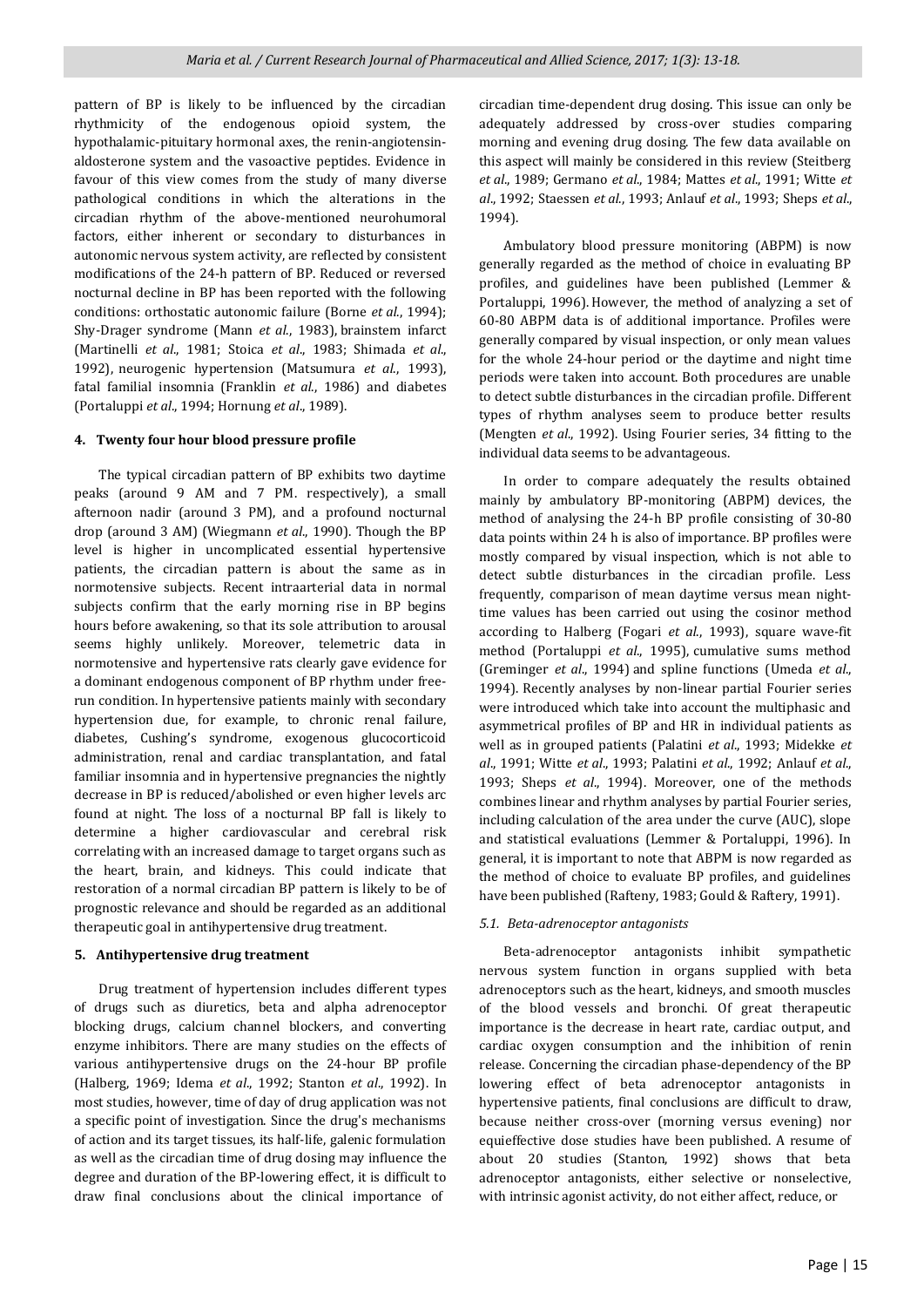even abolish the rhythmic pattern in BP. However, there is a general tendency for adrenoceptor antagonists not to greatly affect night time values and to be less effective in reducing the early morning rise in BP" (Quyyumi *et al*., 1984; Langner & Lemmek, 1988). Drugs with partial agonist activity, mainly pindolol, evenincrease heart rate at night (Koopmans *et al*., 1993). Decreases in heart rate by propranolol and oxprenolol are also more pronounced during daytime hours (Gould *et al*., 1982a; Gould *et al*., 1982b).

 The circadian phase dependency in the dose-response relationship of antihypertensive subjects including beta adrenoceptor antagonists will be discussed. In conclusion, clinical data indicate that beta adrenoceptor mediated regulation of BP dominates during daytime hours and is of minor importance during the night and early morning hours. This correlates well with circadian rhythm in sympathetic tone as indicated by the rhythm in plasma noradrenalin and CAMP (Mengten *et al*., 1992).

# *5.2. Calcium channel blockers*

 Inhibition of calcium influx relaxes arterial smooth muscle, leading to vasodilatation mainly of the arteries. At the site of the heart this results in a negative inotropic effect. Coronary artery tone is reduced and vasospasms are attenuated, which is important in variant angina. With all calcium channel blockers vasodilatation occurs at lower concentrations than do the cardiodepressant effects. However, the difference between vasodilating and cardiodepressant effects is greater with the 1,4-dihydropyridines (e.g., nifedipine, nitrendipine, isradipine, and amlodipine) than with the verapamil and diltiazemlike compounds. Thus, nifedipine like compounds may lead to a reflexly induced increase in heart rate.

 Studies with calcium channel blockers were also analyzed mainly by visual inspection of BP profiles or by linear analysis. In primary hypertensive subjects, three times daily dosing of nonretarded verapamil did not greatly change the BP profile, being, however, less effective at night (Caruana *et al*., 1987; Lemmer *et al*., 1994b). A single morning dose of sustainedrelease verapamil showed good 24-hour BP control (Lemmer *et al*., 1991) whereas a sustained-release formulation of diltiazem was less effective at night.Dihydropyridine derivatives seem to reduce blood pressure to a varying degree during the day and at night (Portaluppi *et al*., 1995); differences in half-life, drug formulation, and dosing interval may play a role. Seven studies using a cross-over morning versus evening design have been reported. In essential hypertensive subjects amlodipine, isradipine, and nifedipine GITS (gastrointestinal therapeutic system) and in normotensive subjects immediate-release nifedipine did not affect the BP profile differently after once morning or once evening dosing, whereas in two studies with nitrendipine the profile was either preserved or disturbed after evening dosing. In primary hypertensive patients twice daily nifedipine lowered BP throughout a 24-hour period (Raftery *et al*., 1981). Most interestingly, the disturbed BP profile (nondippers) in secondary hypertensive subjects due to renal failure was only normalized after evening but not after morning dosing of isradipine. In conclusion, the effect of

calcium channel blockers on the 24-hour BP profile of primary hypertensive patients greatly depends on the type of calcium channel blocker. Cross-over studies of morning versus evening dosing were presented only for dihydropyridines.

## *5.3. Converting enzyme inhibitors*

 These drugs are competitive inhibitors of the converting enzyme by which they reduce the conversion of angiotensin-I into angiotensin-II in plasma and tissues. Angiotensin-I is a highly potent vasoconstrictor. Degradation of the vasodilating substance bradykinin is also reduced. Converting enzyme inhibitors reduce peripheral resistance, the formation of aldosterone, and aldosterone-mediated retention of water and sodium. Converting enzyme inhibitors not only are effective antihypertensive drugs but also can increase the life expectancy in congestive heart failure. Several studies with converting enzyme inhibitors, given once in the morning or twice daily, showed that these drugs did not greatly modify the 24-hour BP pattern. However, intraarterial studies with enalapril or ramipril showed that while causing sustained daytime reduction in BP, these drugs had only marginal effects on nighttime pressures (Langner *et al*., 1988). Thus, the findings obtained with converting enzyme inhibitors in conventional clinical studies are not equivocal. Four crossover studies (single morning versus single evening dosing) with converting enzyme inhibitors in essential hypertensive patients were reported. They demonstrated that evening dosing of benazepril and enalapril changed the BP profile, resulting in a more pronounced nightly decrease which was even observed after a 3-week single dose evening treatment with enalapril. After chronic treatment with quinapril, evening dosing also resulted in a more pronounced effect than did morning dosing; the BP pattern, however, was not greatly modified. A fixed combination of captopril and the diuretic hydrochlorothiazide only slightly reduced BP after both morning and evening dosing; the latter treatment, however, was less effective on the next day.

## *5.4. Other antihypertensive drugs*

 Antihypertensives of other classes have rarely been studied in relation to possible circadian variation. Interestingly, once-daily morning dosing of the diuretics xipamide (Could *et al*., 1981) and indapamide (Weber *et al*., 1987) reduced BP in essential hypertensive subjects without changing the 24-hour BP pattern. On twice-daily dosing the alpha adrenoceptor antagonist's indoramin (Pickering *et al*., 1994) and prazosin (Panza *et al*., 1991) also did not change the BP profile. Recently, Pickering and his colleagues (1994), reported that a single nighttime dose of the a-adrenoceptor antagonist doxazosin reduced both systolic and diastolic BP throughout the day and night, but that the greatest reduction occurred in the morning hours. Because alpha adrenoceptor blockade more effectively reduced peripheral resistance during the early morning hours than at other times of the day, these findings point to the importance of alpha adrenoceptormediated regulation of BP during this time of day.

## **6. Conclusion**

 The studies on the effects of various antihypertensive drugs belonging to different drug classes indicate that different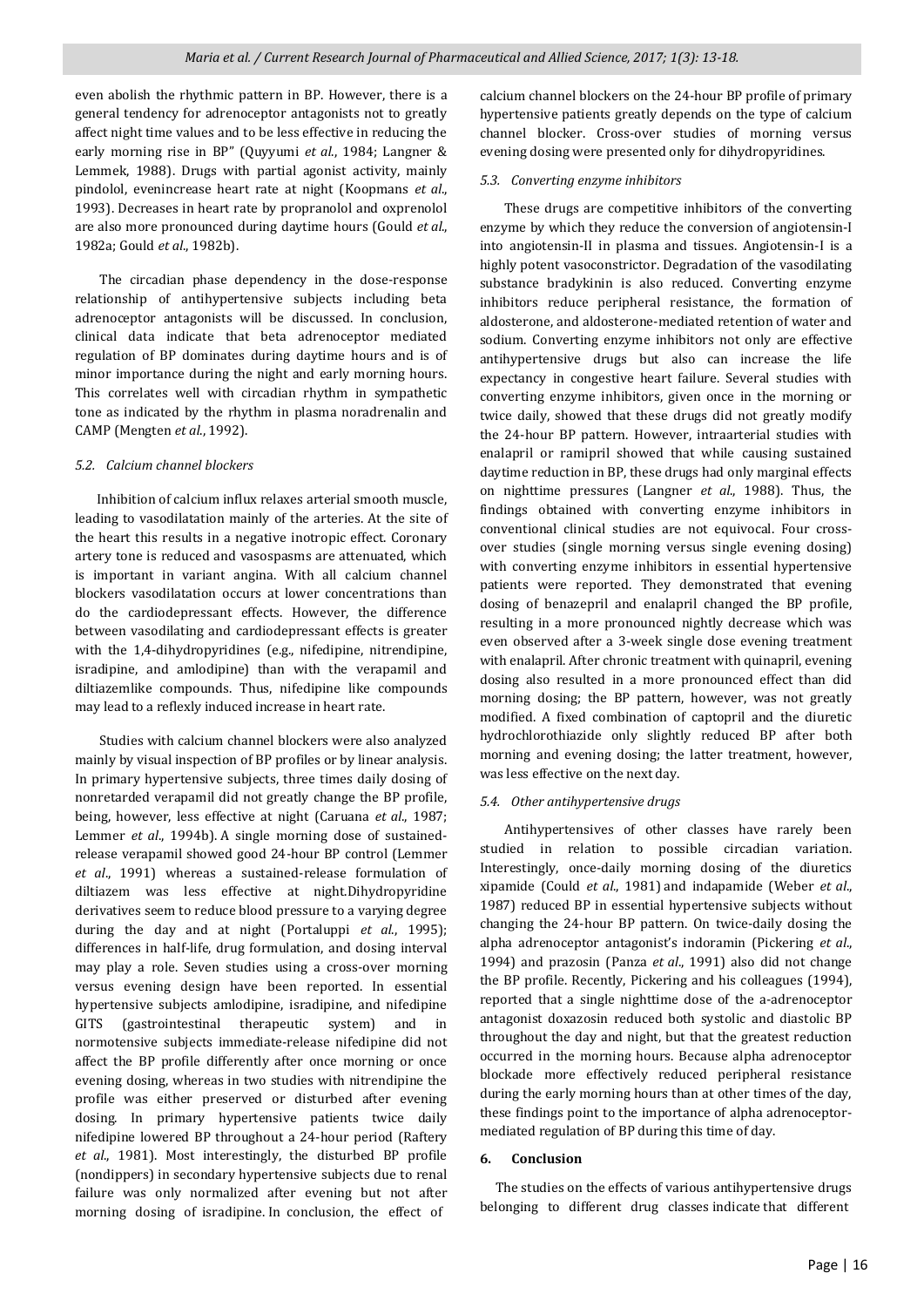mechanisms of regulation of the 24-h BP pattern may predominate at certain times of the 24-h day. It would, therefore, be surprising if antihypertensives did not affect the 24-h BP profile differently. In line with this is the observation that a drug's pharmacokinetics may not predict its treatment profile, mainly when considering the correlation between time-to-peak drug concentration  $(t_{max})$  with time-to-peak drug effect (Tmax). This again supports the notion that circadian variations in the regulatory mechanisms of the BP have an important impact on the drug effect. This is also supported by animal data obtained from five strains of normotensive and hypertensive rats in which the long-acting calcium channel blocker amlodipine, the rx-adrenoceptor antagonist doxazosin and the converting enzyme inhibitor enalapril differed greatly in their efficacy and their dose and circadian phase dependency of their BP-lowering effects as evaluated in unrestrained rats by telemetry. In general, it can be concluded that in uncomplicated, essential hypertensive patients or those who show a nightly drop in BP (dippers) antihypertensive drugs should be given in the morning. Whether the cardiovascular risk during the morning hours is decreased by evening dosing of an adrenoceptor antagonist needs additional confirmation. In secondary hypertension (or in non-dippers) evening dosing may be advantageous in better normalizing the disturbed BP pattern. Possible chronokinetics seem to be of less importance for drug efficacy, with the exception that peak drug effects are often correlated with side effects.

#### **Conflict of interest**

Authors report no conflict of interest.

#### **References**

- Anlauf M, Baumgart P, Franz I, Krönig B, Meyer-Sabellek W, Middeke M, Schrader J. Ambulante Blutdruck-Langzeitmessung. Dtsch Med Wchnschr. 1993; 118: 1305-1306.
- Athanassiadis D, Draper GJ, Honour AJ, Cranston WI. Variability of automatic blood pressure measurements over 24 hour periods. Clin Sci. 1969; 36:147-156.
- Belanger P, Bruguerolle B, Labrecque G. In: Redfern PH, Lemmer B, ed. Physiology and Pharmacology of Biological Rhythms. Heidelberg: Springer-Verlag; 1997: pp177-204.
- Borne P, Nguyen H, Biston P, Linkowski P, Degaute JP. Effects of wake and sleep stages on the 24-h autonomic control of blood pressure and heart rate in recumbent men. Am J Physiol. 1994; 266: 548- 554.
- Broadhurst P, Brigden G, Dasat W, Gupta P, Lahiri A, Raftery EB. Ambulatory intra-arterial blood pressure in normal subjects*.* Am Heart J. 1990; 120: 160-166.
- Bruguerolle B, Lemmer B. Recent advances in chronopharmacokinetics: methodological problems. Life Sci. 1993; 52(23): 1809-1824.
- Bruguerolle B, Touitou Y, ed. Biological Clocks: Mechanisms and Applications. *Paris: Elsevier Pergamon North Holland*; 1998: pp 437–443.
- Bruguerolle B. Chronopharmacology. In: Touitou Y, Haus E, eds. Biological Rhythms in Clinical and Laboratory Medicine*. Paris: Springer-Verlag*; 1992: pp 114–137.
- Caruana M, Heber M, Bridgen G, Raftery EB. Assessment of ''once daily" verapamil for the treatment of hypertension using ambulatory, intra-arterial pressure recording*.* Eur J Clin Pharmacol Pharmacol. 1987; 32: 549-553.
- Could BA, Mann S, Davies A, Altman DG, Raftery EB. Indoramin. 24 hour profile of intra-arterial ambulatory blood pressure, a double-blind placebo controlled crossover study. Br J Clin Pharmacol. 1981; 12(1): 67s-73s.
- Degaute JP, Van de Borne P, Linkowski P, Van Cauter E. Quantitative analysis of the 24-hour blood pressure and heart rate patterns in young men. Hypertension.1991;18:199-210.
- Floras JS, Jones JV, Johnston JA, Brooks DE, Hassan MO, Sleight P. The circadian rhythm of blood pressure*.* Clin Sci Mol Med. 1978; 4: 395s-397s
- Fogari R, Malocco E, Tettamanti F, Gnemmi AE, Milani M. Evening v/s morning Isradipine sustained release in essential hypertension: A double-blind study with 24 h ambulatory monitoring. Br J Clin Pharmacol. 1993; 35: 51-54.
- Franklin SS, Sowers JR, Batzdorf U. Relationship between arterial blood pressure and plasma norepinephrine levels in a patient with neurogenic hypertension. Am J Med. 1986; 81: 1105-1107.
- Germano G, Damiani S, Civarella M, Appolloni A, Ferucci A. Detection of a diurnal rhythm in arterial blood pressure in the evaluation of 24-hour anti-hypertensive therapy. Clin Cardiol. 1984; 7: 525-535.
- Greminger P, Suter PM, Holm D, Kobelt R, Vetter W*.* Morning versus evening administration of Nifedipine gastrointestinal therapeutic system in the management of essential hypertension. Clin Invest. 1994; 72: 864-869.
- Gould BA, Raftery EB*.* Twenty-four-hour blood pressure control: An intraarterial review. Chronobiol Int*.* 1991; 8: 495-505.
- Gould BA, Mann S, Hornung RS, Balasubramanian V, Raftery EB. Slow channel inhibitors verapamil and nifedipine in the management of hypertension*.* J Cardiovasc Pharmacol. 1982b: 4: 5369-5373.
- Gould BA, Mann S, Kieso H, Balasubramanian V, Raftery EB. The 24 hour ambulatory blood pressure profile with verapamil. Circulation. 1982a; 65: 22-27.
- Halberg F. Chronobiology*.* Annu Rev Physiol.1969; 31: 675-725.
- Hardman JG, Limbird LE, Gilman AG, eds. Goodman and Gilman's. The Pharmacological Basis of Therapeutics,  $10<sup>th</sup>$  ed. New York: McGraw-Hill; 2001.
- Hickey MS, Costill DL, Vukovich MD, Kryzmenski K, Widrick JJ. Time of day effects on sympathoadrenal and pressor reactivity to exercise in healthy men. Eur J Appl Physiol. 1993; 67: 159-163.
- Hornung RS, Mahler RF, Raftery EB. Ambulatory blood pressure and heart rate in diabetic patients: an assessment of autonomic function. Diabet Med. 1989; 6: 579-585.
- Idema RN, Gelsema ES, Wenting GJ, Grashuis JL., van den Meiracker AH, Brouwer RML, Man in 't Veld AJ. A new model for diurnal blood pressure profiling, square wave fit compared with conventional methods*.* Hypertens. 1992; 19: 595-605.
- Imai Y, Munakata M, Hashimoto J, Minami N, Sakuma H, Watanabe N, Yabe T, Nishiyama A, Sakuma M, Yamagishi T, et al. Age-specific characteristics of nocturnal blood pressure in a general population in a community of northern Japan. Am J Hypertens.1993; 6:179S-183S.
- Janssen BJ, Tyssen CM, Duindam H, Rietveld WJ. Suprachiasmatic lesionseliminate 24-h blood pressure variability in rats. Physiol Behav.1994; 55:307-311.
- Koopmans R, Oosterhuis B, Karemaker JM, Weiner J, Vanboxtei GJ. The effect of oxprenolol dosage time on its pharmacokinetics and haemodynamic effects during exercise in man. Eur J Clin Pharmacol.1993; 44: 171-176.
- Langner B, Lemmek B. Circadian changes in the pharmacokinetics and cardiovascular effects of oral propanolol in healthy subjects. Eur J Clin Pharmacol*.*1988; 33: 619-624.
- Leeuw PW, Falke HE, Kho TL, Vandongen R, Wester A, Birkenhager W